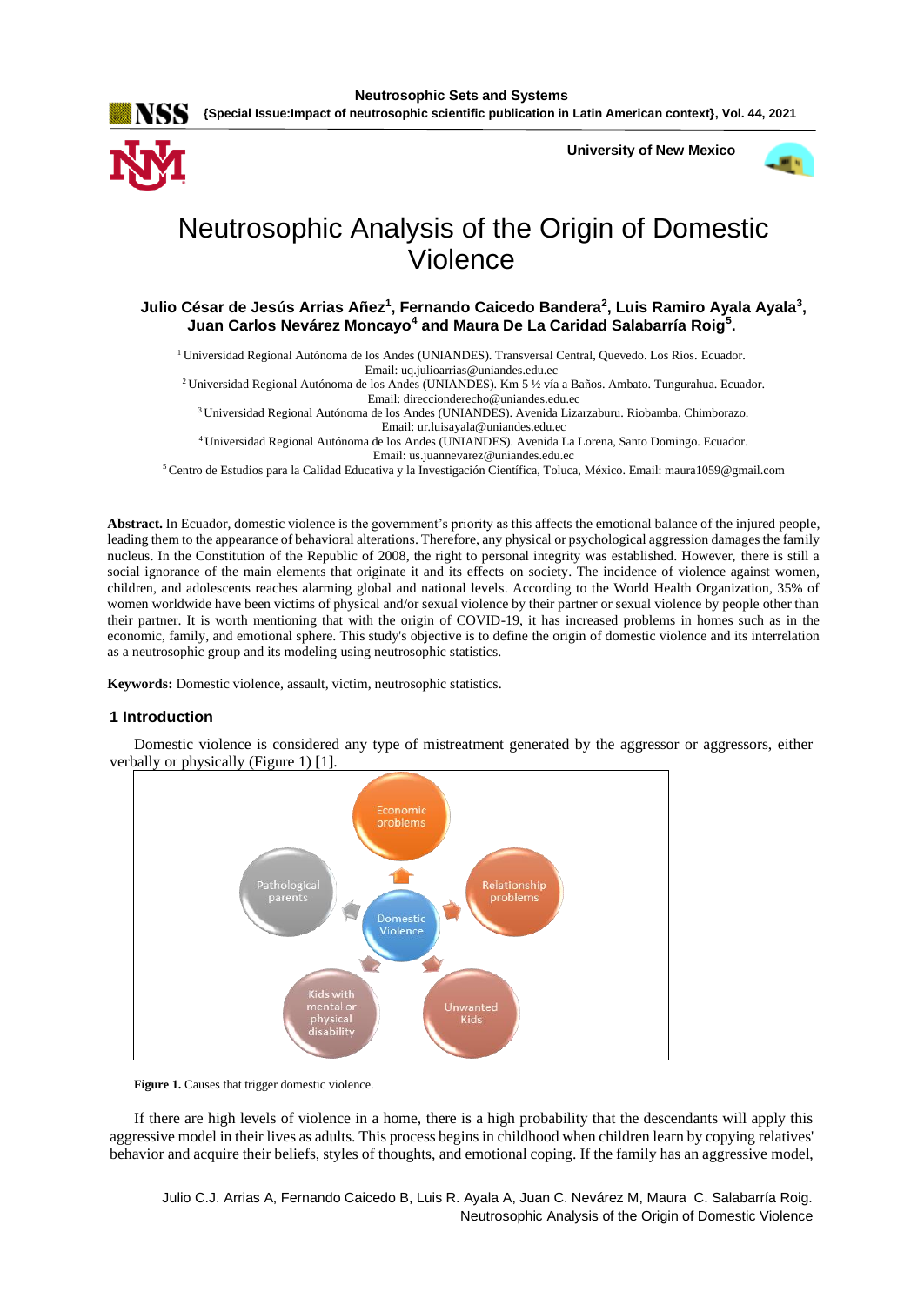the child will learn aggressiveness. Thus, both the family and the sociocultural environment in which the child develops are very influential in his conduct because children would learn to behave through imitation [\[2-4\]](#page-7-1).

In the case of aggressive behavior, the same principle applies, since certain stimuli induce offensive behavior, which is fixed after continuous exposures in a violent environment and with toxic emotional relationships. In essence, this theory postulates that behaviors are learned by imitation (figure 2), especially when the child sees that such behaviors have been rewarded or reinforced. If a subject observes that the aggressive behavior of a person is reinforced or rewarded, he will learn it [\[5\]](#page-7-2)

Children who grow up in a violent environment learn that violence is something normal that manifests itself between adults and as they mature, they include abuse in the development of their personality, internalizing the role of aggressor. UNICEF points out that children who hear or witness violence in their home would probably have psychological problems, and the International Convention on the Rights of the Child considers this a form of child abuse, collecting it in article 19 as "mental violence" [\[6\]](#page-7-3).



**Figure 2**. Influence of the aggressive family environment in childhood and adolescence. Adapted from [\[2\]](#page-7-1)

Changes in behavior indicate that persistent frustration in the subject is reflected in the following deficiencies: social isolation, sudden changes in friendships, changes in eating habits, and sleep patterns [\[7\]](#page-7-4).

The relevance of the environment on behavior is accepted since all conduct disorder manifests itself in the environment and is influenced by reinforcers existing in the environment (figure 3). The environment admits different levels of analysis, being the family and the context those that have the greatest weight for the child's mental health [\[8\]](#page-7-5). It will be essential to assess the environment and its interaction with the child's cognitiveaffective structure because its behavior changes thanks to environmental circumstances [\[9,](#page-7-6) [10\]](#page-7-7).

World Health Organization (WHO) refers that physical violence originates from physical and psychological damage, at the body level it leaves scratches, internal wounds, cuts, burns, fractures, and even death. The immediate effect of pain is pain; children who have suffered violence are exposed to persistent neurological problems and manifest in irritability, lethargy, tremors, and vomiting [\[11\]](#page-7-8). The frequent shaking syndrome in young children predisposes them to suffer from permanent deafness or blindness, paralysis, coma, or even death. Concerning psychological effects, after a certain amount of time, these become catastrophic since they induce the risk of addictive behaviors to psychoactive substances [\[12,](#page-7-9) [13\]](#page-7-10)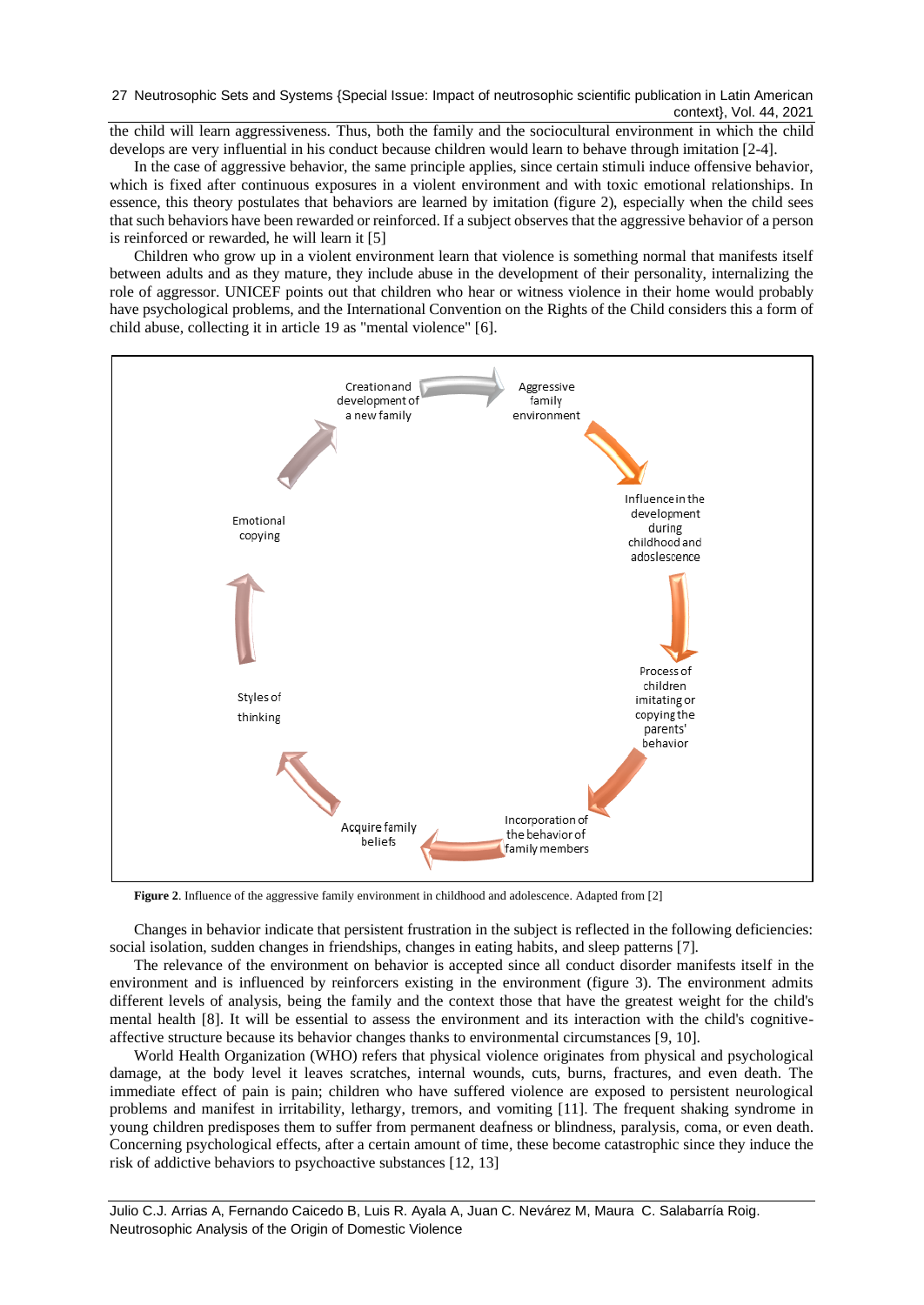

Figure 3. Changes in behavior and the presence of conduct disorders.

Among the anxiety disorders suffered by victims of abuse, we may find the following ones: obsessivecompulsive, panic, post-traumatic stress, generalized anxiety, agoraphobia, and other phobias among others [\[14\]](#page-7-11) [\[15\]](#page-7-12). Pathological anxiety results from the daily confrontation between the attacked individual and the aggressor [\[16\]](#page-7-13). Pathological anxiety is also responsible for causing inadequate responses to certain conflicts [\[17\]](#page-7-14).



**Figure 4.** Psychological and behavioral consequences suffered by victims of violence.

According to Lorente, *machismo* in society takes place in various ways, and one of these is through the subjugation of women. The man uses some factors such as intimidation, abuse, control of money, the appropriation of space to try to subdue the woman and thus dominate her. It is about using psychological, economic, or personal moral force to convince her that they are right [\[18-20\]](#page-7-15).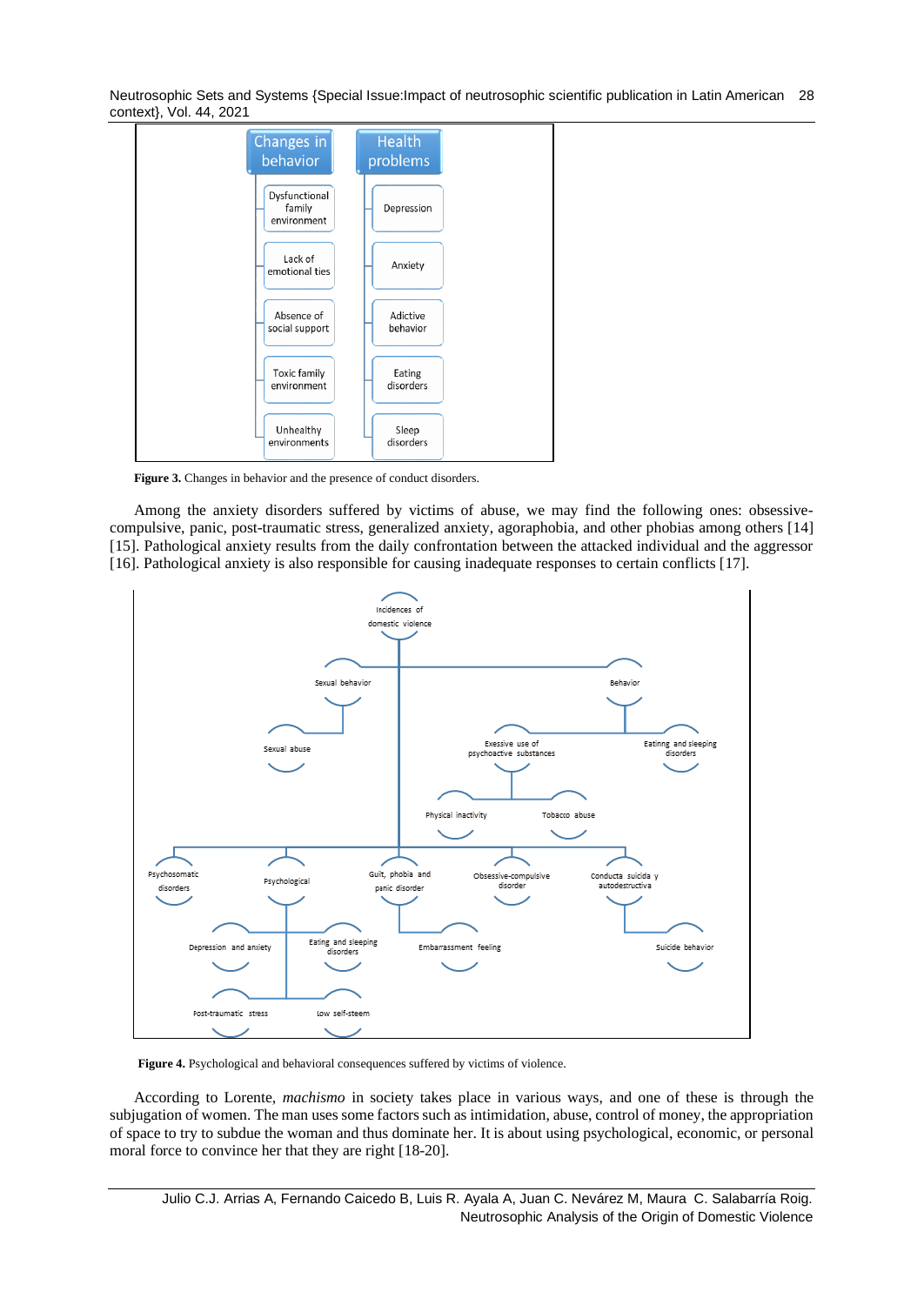

Figure 5. Types and cycle of violence and its interactions in the family environment.

Violence persists in the family because there are risk factors in the aggressor, the abused child, and the hostile environment (increased these days with COVID-19) [\[21\]](#page-7-16). Among the risk factors presented by the abuser are: having an antisocial personality disorder, a severe mental disorder such as schizophrenia in which violence occurs as a consequence of paranoid delusions or in response to auditory hallucinations; or have a manic disorder, which causes the subject to become aggressive in the face of minimal provocations; have an organic cause that generates the violent response, the abuse of psychoactive substance use, among others [\[22\]](#page-7-17). The risk factors that predispose the child to be abused are suffering from a complex mental illness or having irritable behavior. On the other hand, some of the environmental risk factors that induce domestic violence are economic or family problems, which leads to parents unloading violently with their children [\[23,](#page-7-18) [24\]](#page-7-19).

It is considering that family violence is common in our environment and affects the psyche on the psychological development of children. In this research work, the conflictive family environment will be related to the appearance of behavioral disorders in the most vulnerable members of the affected family. The importance of this study lies in knowing the causes that lead to domestic violence and the consequences that occur in the members involved to create awareness in society [\[25,](#page-7-20) [26\]](#page-7-21).

They consider that behaviors are created by associating a specific response to a specific stimulus. In the case of aggressive behavior, the same principle applies since certain stimuli induce offensive behavior, which is fixed after continuous exposures in a violent environment and with toxic emotional relationships. Albert Bandura's theory of social learning has been very useful to understand aggressive behavior, in essence, what this theory postulates is that behaviors are learned by imitation, especially when the child sees that such behaviors have been rewarded or reinforced. If the subject observes that a person's aggressive behavior is reinforced or rewarded, he will learn it [\[5\]](#page-7-2).

Based on the analyzed antecedents, this study defines:

- Problem situation: increase in cases of domestic violence
- Objective: define the triggers of domestic violence
- Specific objectives:
	- Determine the causes that affect the analyzed variable
	- Carry out the measurement and modeling of the variable
	- Project potential alternatives to protect victims of domestic violence

### **2 Materials and methods**

Neutrosophic probabilities and statistics are a generalization of classical and imprecise probabilities and statistics. The Neutrosophic Probability [\[4,](#page-7-22) [27-47\]](#page-7-23) of an event E is the probability that event E will occur [\[48\]](#page-8-0), the probability that event E does not occur, and the probability of indeterminacy (not knowing whether event E occurs or not). In classical probability nsup  $\leq$ 1, while in neutrosophic probability nsup $\leq$ 3 +. The function that models the neutrosophic probability of a random variable x is called the neutrosophic distribution:  $NP(x) =$  $(T(x),I(x),F(x))$ , where T (x) represents the probability that the value x occurs, F (x) represents the probability that the value x does not occur, and I (x) represents the indeterminate or unknown probability of the value x.

Neutrosophic Statistics is the analysis of neutrosophic events and deals with neutrosophic numbers, the neutrosophic probability distribution [\[49\]](#page-8-1), neutrosophic estimation, neutrosophic regression, etc. It refers to a set of data formed totally or partially by data with some degree of indeterminacy and the methods to analyze them.

Neutrosophic statistical methods allow the interpretation and organization of neutrosophic data (data that can be ambiguous, vague, imprecise, incomplete, or even unknown) to reveal the underlying patterns [\[50\]](#page-8-2).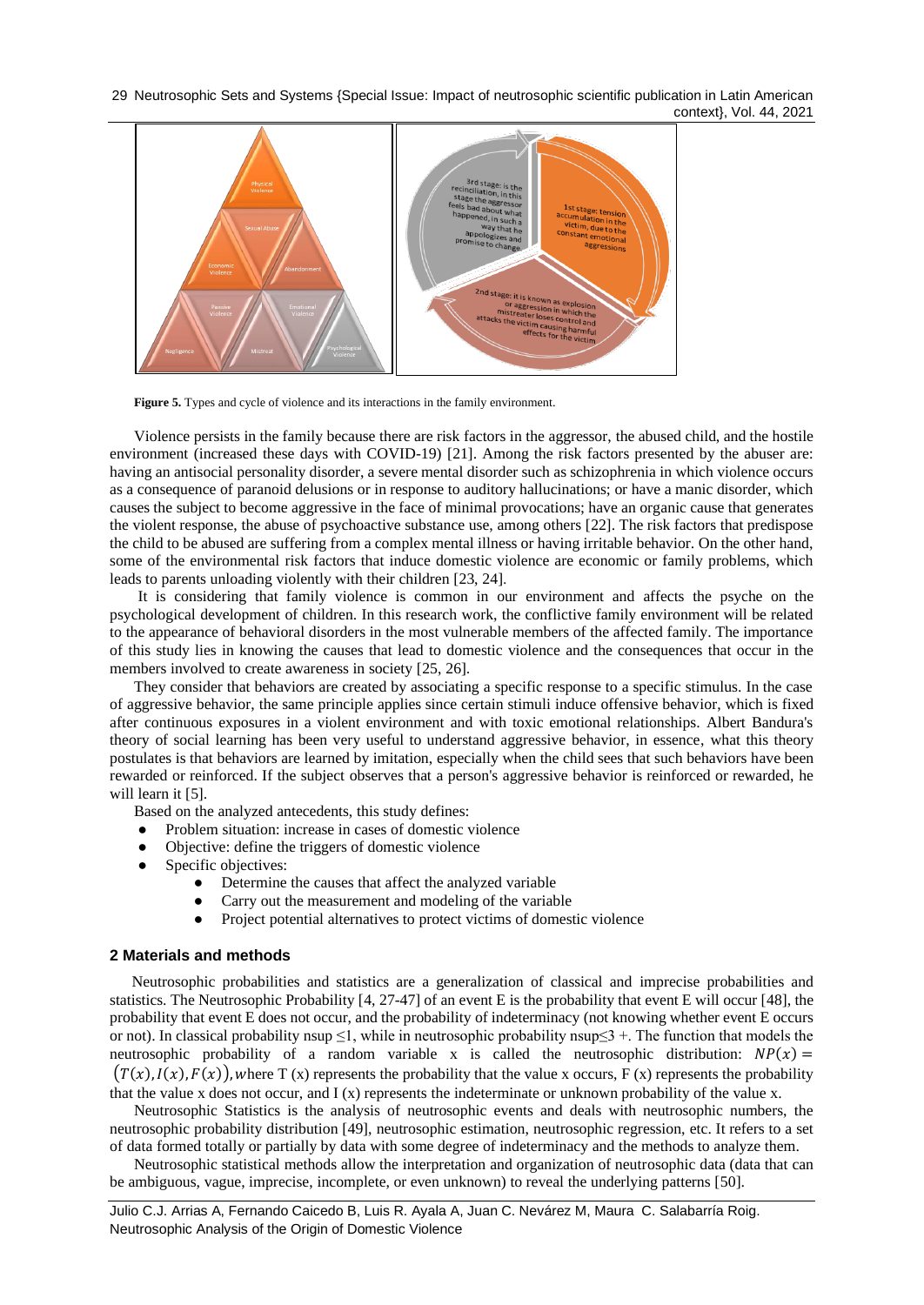In short, the Neutrosophic Logic [\[51\]](#page-8-3) [\[52\]](#page-8-4), Neutrosophic Sets, and Neutrosophic Probabilities and Statistics have a wide application in various research fields and constitute a new reference of study in full development.

The Neutrosophic Descriptive Statistics includes all the techniques to summarize and describe the characteristics of the neutrosophic numerical data [\[53\]](#page-8-5).

Neutrosophic Numbers are numbers of the form where a and b are real or complex numbers [\[54\]](#page-8-6), while "I" is the indeterminacy part of the neutrosophic number N.

 $N = a + bl.$ 

The study of neutrosophic statistics refers to a neutrosophic random variable where  $X_l$  and  $X_uI_N$  represent the corresponding lower and upper level that the studied variable can reach in an indeterminate interval  $[I_l, I_u]$ . Following the neutrosophic mean of the variable when formulating:

$$
X_N = X_l + X_u I_N; I_N \in [I_l, I_u]
$$
\n
$$
(1)
$$

Where 
$$
\underline{x}_a = \frac{1}{n_N} \sum_{i=1}^{n_N} X_{il}, \underline{x}_b = \frac{1}{n_N} \sum_{i=1}^{n_N} X_{iu} n_N \in [n_l, n_u]
$$
 (2)

is a neutrosophic random sample. However, for the calculation of neutral squares (NNS), it can be calculated as follows  $((a + h) \sqrt{a + h}) (a + h) \sqrt{a + h}$ 

$$
\sum_{i=1}^{n_N} (X_i - \bar{X}_{iN})^2 = \sum_{i=1}^{n_N} \begin{bmatrix} \min\left( \frac{(a_i + b_i I_L)(a + b I_L), (a_i + b_i I_L)(a + b I_U)}{(a_i + b_i I_U)(\bar{a} + \bar{b} I_L), (a_i + b_i I_U)(\bar{a} + \bar{b} I_U)} \right) \\ \max\left( \frac{(a_i + b_i I_L)(\bar{a} + \bar{b} I_L), (a_i + b_i I_L)(\bar{a} + \bar{b} I_U)}{(a_i + b_i I_U)(\bar{a} + \bar{b} I_L), (a_i + b_i I_U)(\bar{a} + \bar{b} I_U)} \right) \end{bmatrix}, l \in [I_L, I_U]
$$
\n(3)

Where  $a_i = X_i b_i = X_u$ . The variance of the neutrosophic sample can be calculated by

$$
S_N^2 = \frac{\sum_{i=1}^{n_N} (x_i - \bar{x}_{iN})^2}{n_N}; S_N^2 \in [S_L^2, S_U^2]
$$
\n<sup>(4)</sup>

The neutrosophic coefficient (NCV) measures the consistency of the variable. The lower the NCV value, the more consistent the factor's performance of the other factors are. NCV can be calculated as follows [\[55\]](#page-8-7).

$$
CV_N = \frac{\sqrt{s_N^2}}{\bar{x}_N} \times 100; CV_N \epsilon [CV_L, CV_U]
$$
\n
$$
(5)
$$

#### **3 Results**

The study is developed from the interrelation of the group of experts and non-profit associations in support of victims of abuse. The modeling has 60 people who have been direct and indirect victims of domestic violence. Those involved receive e-mail surveys that address family violence according to types of abuse received, feelings, and behaviors experienced after exposure to abuse. The individuals surveyed come from the urban sector, aged between 18 and 25 years. The results obtained are presented to the team of experts to evaluate and define the main trends as the most frequent types of domestic violence.

From the results obtained, the following characteristics are determined:

| Variable          | Coding | Sample | Scale                                                                                                                                     |
|-------------------|--------|--------|-------------------------------------------------------------------------------------------------------------------------------------------|
| Domestic violence | DV     | 60     | $[0; 1], \forall F_n$<br>$I\ell E = 0$ (false)<br>$IIE = 1$ (True)<br>$0 \leq IIE \geq 1$ (Indeterminacy on the<br><i>increase</i> in VI) |

**Table 1.** Characteristics of the domestic violence variable.

Variable analyzed: domestic violence For a sample of  $n = 60$ , for each factor (f)

| <b>Initials</b> | <b>Factors that promote</b><br><b>Intrafamily violence</b> | Factor | <b>Source</b>                             | <b>Scale</b> |
|-----------------|------------------------------------------------------------|--------|-------------------------------------------|--------------|
| <b>PPR</b>      | Pathology presented by                                     | F1     | Behaviors are learned by imitation when   | [0; 7]       |
|                 | relatives                                                  |        | exposed to a violent family environment   |              |
| <b>EPH</b>      | Economic problems within                                   | F2     | The lack of necessary resources creates a | [0; 7]       |
|                 | the home                                                   |        | hostile environment with children         |              |
| <b>RPH</b>      | Relationship problems that                                 | F3     | Crossfire effect, they are victims of the | [0; 7]       |
|                 | then spill over to the children                            |        | differences between their tutors          |              |
| <b>HUC</b>      | Having an unwanted child or                                | F4     | Unplanned children in the relationship.   | [0; 7]       |
|                 | one with a complication                                    |        | Abandonment processes and negative        |              |

Julio C.J. Arrias A, Fernando Caicedo B, Luis R. Ayala A, Juan C. Nevárez M, Maura C. Salabarría Roig. Neutrosophic Analysis of the Origin of Domestic Violence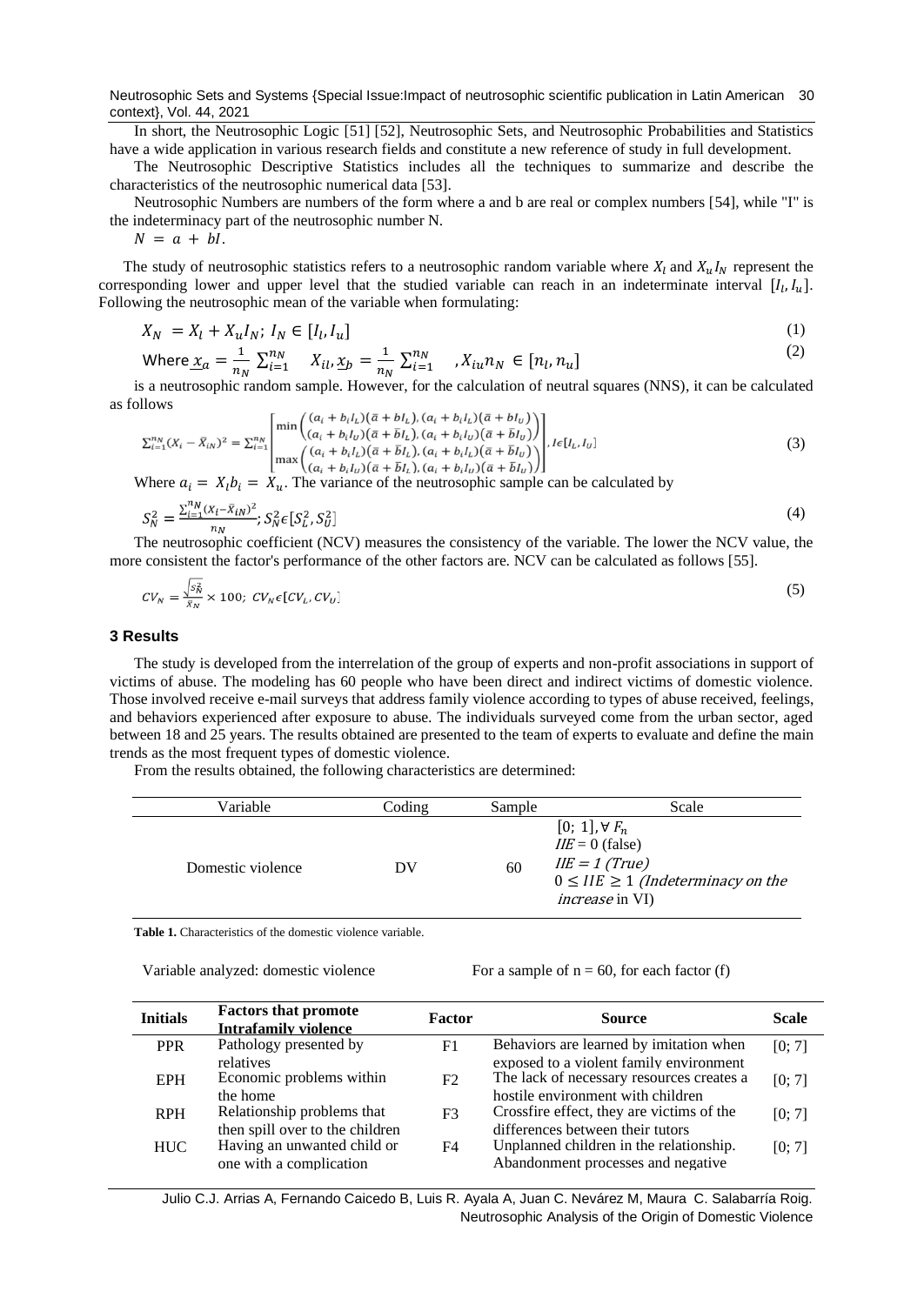| Other causes | All causes that are not included within<br>factors 1 to 4 | [0:7] |
|--------------|-----------------------------------------------------------|-------|
|              |                                                           |       |

**Table 2:** Characteristics of each factor that originate domestic violence.

For the development of the statistical study, the neutrosophic frequencies of the factors are analyzed to relate to domestic violence.

|                          | <b>Neutrosophic frequencies</b> |            |            |            |                 |
|--------------------------|---------------------------------|------------|------------|------------|-----------------|
| <b>Days</b>              | <b>PPR</b>                      | <b>EPH</b> | <b>RPH</b> | <b>HUC</b> | $\overline{OC}$ |
| $\mathbf{1}$             | [5; 6]                          | [0; 1]     | [2; 2]     | [1;6]      | [1; 2]          |
| $\overline{2}$           | [4;6]                           | [4;6]      | [2;5]      | [2;3]      | [0; 6]          |
| 3                        | [1;3]                           | [3;5]      | [2; 4]     | [0; 3]     | [1;1]           |
| $\overline{\mathcal{L}}$ | [0; 2]                          | [4; 4]     | [0; 4]     | [2;5]      | [0; 2]          |
| 5                        | [1; 2]                          | [1;1]      | [2; 4]     | [2;6]      | [1;3]           |
| 6                        | [2;3]                           | [3; 4]     | [3;5]      | [0; 2]     | [1;3]           |
| $\tau$                   | [0; 0]                          | [4; 4]     | [3;7]      | [0; 4]     | [0; 2]          |
| 8                        | [2; 2]                          | [2; 2]     | [3;3]      | [0; 5]     | [1;1]           |
| 9                        | [2;3]                           | [4;5]      | [0; 0]     | [1; 4]     | [0; 0]          |
| 10                       | [4;5]                           | [3;6]      | [3;6]      | [0; 0]     | [0; 6]          |
| 11                       | [4;5]                           | [1;1]      | [0; 2]     | [0; 1]     | [0; 2]          |
| 12                       | [3; 4]                          | [2;5]      | [1; 2]     | [2; 2]     | [0; 2]          |
| 13                       | [1; 2]                          | [0; 2]     | [3;7]      | [1; 4]     | [0; 5]          |
| 14                       | [1;3]                           | [3; 4]     | [1; 2]     | [0; 5]     | [0; 4]          |
| 15                       | [5; 7]                          | [1; 2]     | [0; 1]     | [0; 0]     | [1;6]           |
| 16                       | [4;6]                           | [1; 4]     | [0; 1]     | [0; 3]     | [1; 2]          |
| 17                       | [4; 4]                          | [1; 2]     | [1; 2]     | [2; 4]     | [1; 7]          |
| 18                       | [4;6]                           | [4; 4]     | [0; 1]     | [1; 4]     | [1; 2]          |
| 19                       | [0; 0]                          | [2; 2]     | [3;3]      | [2; 2]     | [1;1]           |
| 20                       | [5;7]                           | [1; 4]     | [3;6]      | [2;7]      | [0; 6]          |
| $0 - 60$                 | [143; 205]                      | [122; 202] | [105; 237] | [62; 219]  | [26; 192]       |

**Table 3.** Neutrosophic frequencies of each factor.

Table 3 studies the factors that promote domestic violence for 60 days, with a level of occurrence of for each factor per day, with a total indeterminacy level of [0; 7] $f_1 = 62$ ,  $f_2 = 80$ ,  $f_3 = 132$ ,  $f_4 = 157$ ,  $f_5 = 166$ , with a level of representativeness of, on the days that 7 occurrences per factor are recorded, with a higher incidence of 60% in the [30.24%; 86.46%] pathology presented by relatives. As a result of the existing indeterminacy, the use of classical statistics is not possible, so the use of neutrosophic statistics is necessary for its greater understanding.

#### Neutrosophic statistical analysis

In the modeling, it is observed that the *Pathology factor presented by relatives* is one of the causes that most influence the origin of domestic violence (Table 5). To understand which factor implies a representative mean  $x_f$  $\epsilon \left[ \underline{x}_{L_f}; \underline{x}_{U_f} \right]$ , the values of the neutrosophic means and the variation of the variable are calculated to study the indeterminacies in the final result, with the incorporation of the values of the neutrosophic standard deviation for each factor  $S_{N_f} \in \left[S_{L_f}; S_{U_f}\right]$ . To determine which factor requires greater attention in the process of preventing possible acts of domestic violence through the values provided by the  $CV_{N_f} \in \left[ CV_{L_f} : CV_{U_f} \right]$ .

| <b>Factors</b>                                                       | $x_N$          | YN             | CVN            |
|----------------------------------------------------------------------|----------------|----------------|----------------|
| Pathology presented by relatives                                     | [2.383; 3.417] | [1.849; 3.149] | [0.776; 0.922] |
| Economic problems within the home                                    | [2.033; .367]  | [1.202; 2.573] | [0.591; 0.764] |
| Relationship problems that then spill over to<br><i>the children</i> | [1.75; 3.95]   | [0.877; 2.68]  | [0.501; 0.678] |

Julio C.J. Arrias A, Fernando Caicedo B, Luis R. Ayala A, Juan C. Nevárez M, Maura C. Salabarría Roig. Neutrosophic Analysis of the Origin of Domestic Violence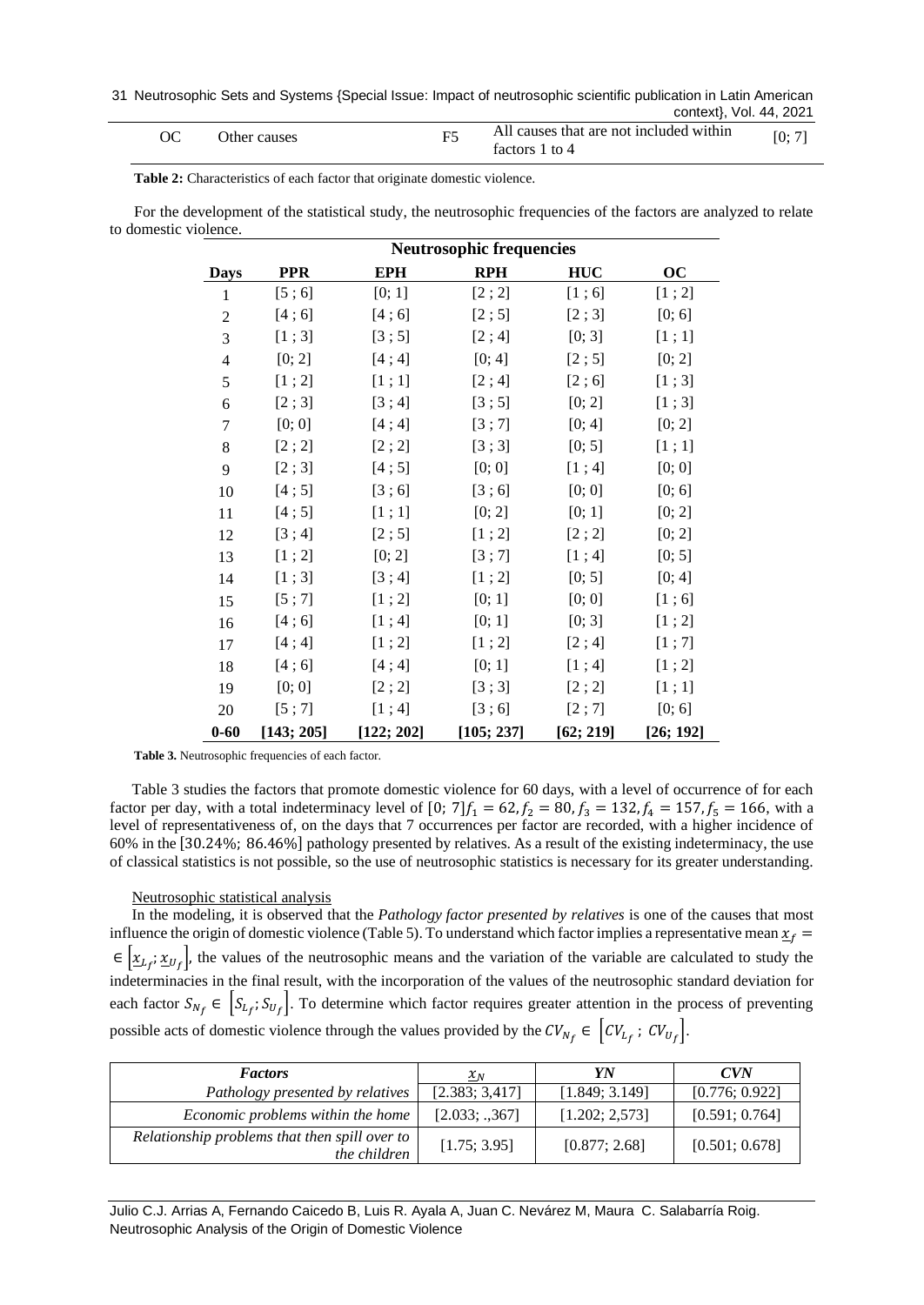| Having an unwanted child or one with $a \mid$<br>complication | [1.033; 3.65] | [0.428; 2.642] | [0.414; 0.724] |
|---------------------------------------------------------------|---------------|----------------|----------------|
| Other causes                                                  | [0.433:3.2]   | [0.127: 2.622] | [0.293; 0.819] |

**Table 5.** Neutrosophic statistics of the causes of domestic violence.

Each factor in the neutrosophic set has a strong interrelation with indeterminate elements, so that representatively in this group, the RPH factor has a greater incidence of repercussion, as it corresponds to the children as the weakest links in the family with a higher level of indeterminacy of occurrence, while for the *Pathology factor presented by relatives* is on average the one that most affects the origin of domestic violence on a neutrosophic scale [0; 1] (figure. 6). In affirmation, the value  $CV_{N_{f_1}}$  of this factor is lower if compared to the rest. This represents that the PPR factor is more consistent and accurate than the other factors (Figure 6).



**Figure 6.**neutrosophic Stacked graph [0; 1] of the interrelationships of the factors in domestic violence.

## Comparative analysis

To determine the associated referent indeterminacy measure for the form of neutrosophic numbers (Table 6). In the results obtained, it is observed that for the values they go from  $\underline{x} = \in [\underline{x_L}; \underline{x_U}]$ ,  $S_N \in [S_L; S_U]$ CV<sub>N</sub>  $\in$  $[CV_L; CV_U]CV_N$ 0.293 to 0.776 with the indeterminacy measure from 15.8% to 64.2%, which generates a relevant cause to be mitigated by having a lower level of indeterminacy, such as its influence on the other factors.

| <b>Factors</b> | $\overline{\chi_{N}}$      | YN                         | CVN                        |
|----------------|----------------------------|----------------------------|----------------------------|
| <b>PPR</b>     | $2.383 + 3.417$ I; I $\in$ | $1.849 + 3.149$ I; I $\in$ | $0.776 + 0.922$ I; I $\in$ |
|                | [0; 0.30]                  | [0; 0.41]                  | [0; 0.15]                  |
| <b>EPH</b>     | $2.033 + 3.367$ I, I $\in$ | $1.202 + 2.573$ I; I $\in$ | $0.591 + 0.764$ I; I $\in$ |
|                | [0; 0.39]                  | [0; 0.53]                  | [0; 0.22]                  |
| <b>RPH</b>     | $1.75 + 3.95$ I; I $\in$   | $0.877 + 2.68$ I; I $\in$  | $0.501 + 0.678$ I; I $\in$ |
|                | [0; 0.55]                  | [0; 0.67]                  | [0; 0.26]                  |
| <b>HUC</b>     | $1.033 + 3.65$ I; I $\in$  | $0.428 + 2.642$ I; I $\in$ | $0.414 + 0.724$ I; I $\in$ |
|                | [0; 0.71]                  | [0; 0.83]                  | [0; 0.42]                  |
| OC             | $0.433 + 3.2$ I; I $\in$   | $0.127 + 2.622$ I; I $\in$ | $0.293 + 0.819$ I; I $\in$ |
|                | [0; 0.86]                  | [0; 0.95]                  | [0; 0.64]                  |

**Table 6:** Neutrosophic forms with indeterminacy measure.

### Preliminary solutions

The following is suggested from the result obtained and the interrelation of the PPR factor with the rest:

- The institutions and governing bodies in favor of protecting the family and the rights of children and adolescents should propose that victims who have been abused or mistreated in their family nucleus be investigated and treated, addressing the feelings that this situation has generated in them, and the thoughts that this problem has brought to them, suggesting a group dynamic aimed especially at children to prevent future acts of violence when they form a family.
- It is suggested that domestic violence be studied more deeply. The information must be socialized so that people can feel identified with any of them because they have similar cases or because they are victims.
- Expand the panorama of violence, where people place situations of abandonment and indifference towards their children as forms of psychological.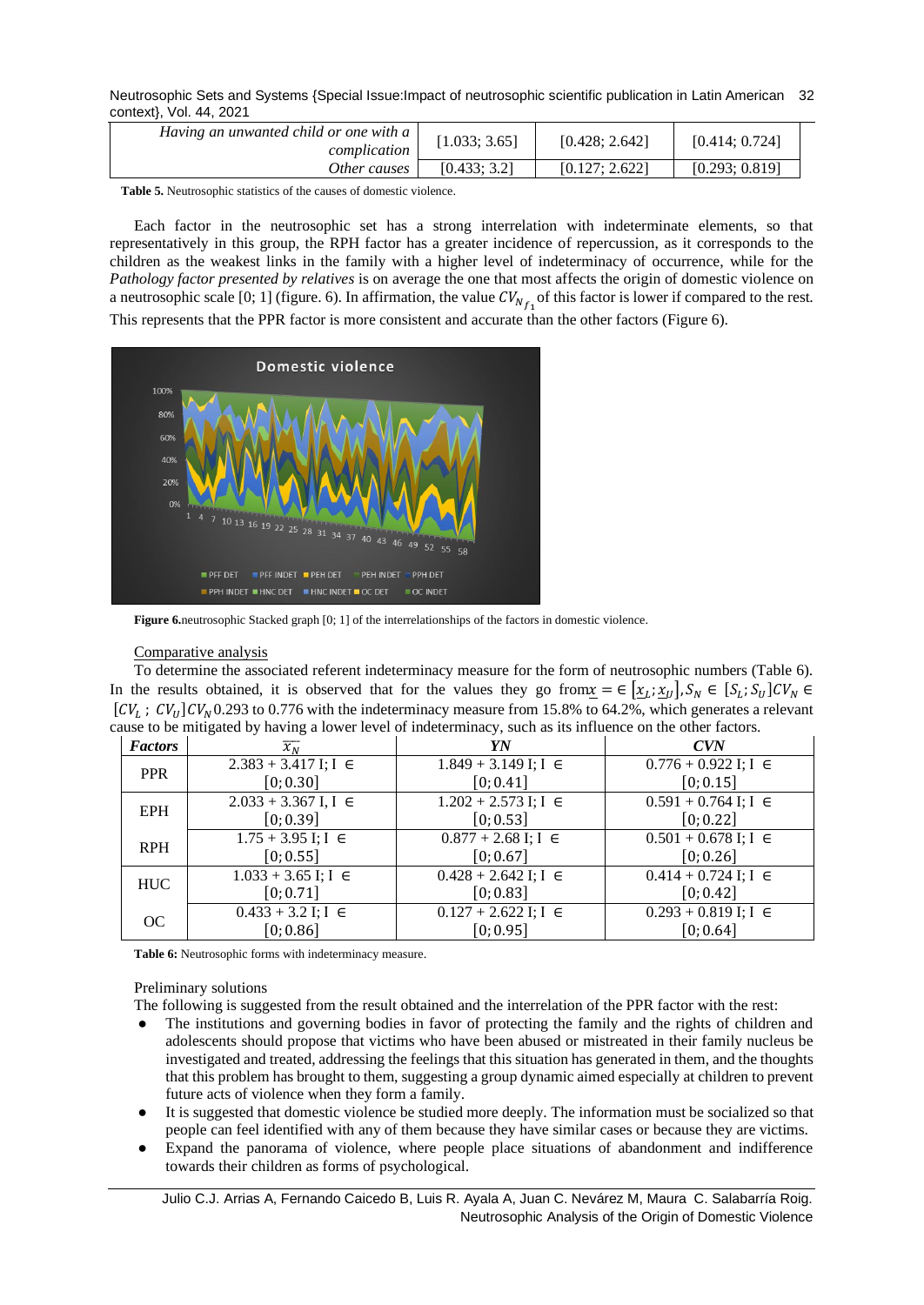The state must promote and modify policies and programs for the prevention, protection, punishment, and restitution of victims' rights of any type of violence.

# **Conclusions**

- Even though domestic violence is a phenomenon that has physical and emotional consequences, it is important to identify that abandonment and lack of attention are other ways of child abuse. It is considered that this research creates awareness in readers since domestic violence is always seen as a problematic situation of physical abuse between the aggressor and the victim, leaving aside other types of existing aggressions such as psychological and passive violence.
- The analysis of the data carried out determined the causes that, in the form of a chain reaction, affect the victims and their families. When determining the causes that originate domestic violence with the use of neutrosophic statistics due to the degree of indeterminacy in the variable analyzed. The result shows a lower value of CV for the *Pathology presented by the relatives* as a key factor and trigger of domestic violence.
- The governing bodies must promote programs and actions aimed at breaking the cycle of family violence from generation to generation, in addition to creating a healthy family environment.

# **References**

- <span id="page-7-0"></span>[1] MSP, *. Violencia Intrafamiliar. Quito- Ecuador*, Primera edición ed., 2003.
- <span id="page-7-1"></span>[2] V. Sabater. (2017). *Aprendizaje social, la interesante teoría de Albert Bandura*. Available: https://lamenteesmaravillosa.com/aprendizajesocial-albert-bandura/
- [3] S. COLLINS, *La Familia Moderna. Buenos Aires*, Segunda edición editorial. Sudamericana ed. Buenos Aires, 1993.
- <span id="page-7-22"></span>[4] J. M. Macías Bermúdez, G. K. Arreaga Farias, and L. Torres Torres, "Profiles of Human Trafficking Violence in Regions of Ecuador," *Neutrosophic Sets and Systems,* vol. 37, pp. 200-207, 2020.
- <span id="page-7-2"></span>[5] J. L. Mori. (2012) Una revisión psicológica a las teorías de la agresividad. *Revista electronica de Psicologia Iztacala*. Available[: http://www.iztacala.unam.mx/carreras/psicologia/psiclin/vol15num1/Vol15No1Art5.pdf](http://www.iztacala.unam.mx/carreras/psicologia/psiclin/vol15num1/Vol15No1Art5.pdf)
- <span id="page-7-3"></span>[6] C. G. Lazo. (2010). *Consecuencias psicológicas de la violencia familiar en los niños.* Available: <http://www.redem.org/boletin/boletin310710e.html>
- <span id="page-7-4"></span>[7] Hojeadas. (2013). *Trastornos psicológicos por disfuncionalidad familiar.* Available: https:/[/www.hojeadasalmundo.com/29/trastornos-psicologicos-por-disfuncionalidad-familiar/](http://www.hojeadasalmundo.com/29/trastornos-psicologicos-por-disfuncionalidad-familiar/)
- <span id="page-7-5"></span>[8] *Género, violencia y salud,* CEPAM, 2001.
- <span id="page-7-6"></span>[9] M. A. Vicente E. Caballo, "Manual de psicologia clinica infantil y del adolescente. Madrid: Piramide.," 2013.
- <span id="page-7-7"></span>[10] J. E. Ricardo, V. M. V. Rosado, J. P. Fernández, and S. M. Martínez, "Importancia de la investigación jurídica para la formación de los profesionales del Derecho en Ecuador," *Dilemas Contemporáneos: Educación, Política y Valores,* 2020.
- <span id="page-7-8"></span>[11] R. Gelles and M. Straus, "Intimate violence. Nueva York: Simon and Schuster," 1988.
- <span id="page-7-9"></span>[12] Rafael Lozano Asencio and A. d. (2006). *Secretaría de Salud. Informe Nacional sobre Violencia y Salud. México*. Available: https:[//www.unicef.org/mexico/spanish/Informe\\_Nacional-capitulo\\_II\\_y\\_III\(2\).pdf](http://www.unicef.org/mexico/spanish/Informe_Nacional-capitulo_II_y_III(2).pdf)
- <span id="page-7-10"></span>[13] G. ARDALLA, *Centro especial para la acción especial de la mujer*.
- <span id="page-7-11"></span>[14] P. L. Valverdi. (2014). *La salud mental de mujeres supervivientes de violencia de género: una realidad chilena*. Available[: http://eprints.ucm.es/28942/1/T35895.pdf](http://eprints.ucm.es/28942/1/T35895.pdf)
- <span id="page-7-12"></span>[15] E. C. N. p. l. I. d. Género, "La violencia de género contra las mujeres en el Ecuador: Análisis de los resultados de la Encuesta Nacional sobre Relaciones Familiares y Violencia de Género contra las Mujeres. Quito," *El Telégrafo,*  2014.
- <span id="page-7-13"></span>[16] Cardona. (2009). *Ansiedad en niños victimas de violencia intrafamiliar*. Available: <http://recursosbiblio.url.edu.gt/tesiseortiz/2016/05/22/Lopez-Gilda.pdf>
- <span id="page-7-14"></span>[17] G. M. Ramirez. (2016). *Ansiedad en niños victimas de violencia intrafamiliar* Available: <http://recursosbiblio.url.edu.gt/tesiseortiz/2016/05/22/Lopez-Gilda.pdf>
- <span id="page-7-15"></span>[18] Lorente. (2001). *La salud mental de mujeres supervivientes de violencia de género: una realidad chilena* Available: <http://eprints.ucm.es/28942/1/T35895.pdf>
- [19] *Imaginación urbana y violencia intrafamiliar* CEPAM, 2001.
- [20] C. V. Vargas, "Public policies that allow the empowerment of women in the popular and solidarity economy in Ecuador," *Universidad y Sociedad,* vol. 12, pp. 276-281, 2020.
- <span id="page-7-16"></span>[21] C. Zapata and Zapata, "Lo que la covid-19 dice sobre la desigualdad de género en la región.," *El Tiempo,* 2020.
- <span id="page-7-17"></span>[22] H. Mora Chamorro, *Manual de protección a víctimas de violencia de género*. . Alicante: Club Universitario., 2008.
- <span id="page-7-18"></span>[23] S. Anai, "Causas, efectos y fases de la violencia intrafamiliar. Madrid," Madrid: Debate, 2013. [24] J. Corsi, *Una mirada abarcativa sobre el problema de la violencia familiar. Corsi, J. (comp.), Violencia Familiar.*
- <span id="page-7-19"></span>*Una mirada interdisciplinaria sobre un grave problema social.* . Buenos Aires: Paidós. , 1997.
- <span id="page-7-20"></span>[25] *Ley contra la Violencia contra a la Mujer y la Familia Ley Nº 103* 1995
- <span id="page-7-21"></span>[26] A. Rodríguez, "Femicidios en El Salvador superan las muertes de mujeres por Covid.," *Medicusmundo,* 2020.
- <span id="page-7-23"></span>[27] A. Romero Fernández, E. Labrada González, and D. Loyola Carrasco, "Study on the Level of Knowledge in Dental Medical Emergencies of Dentistry Students through Neutrosophic Values," *Neutrosophic Sets and Systems,* vol. 37, pp. 90-107, 2020.